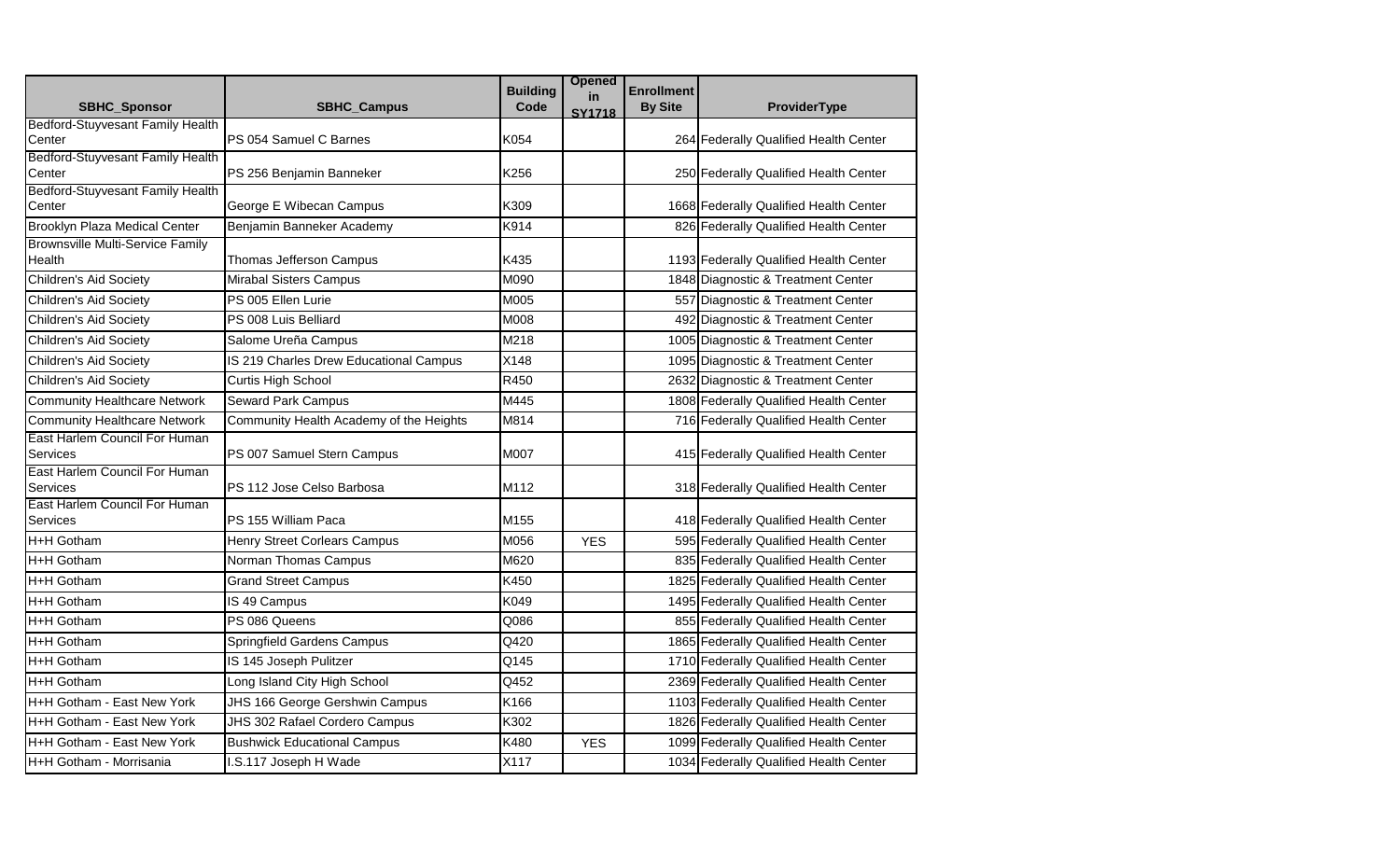| H+H Gotham - Morrisania          | IS 22 Campus                              | X022 |            |      | 827 Federally Qualified Health Center  |
|----------------------------------|-------------------------------------------|------|------------|------|----------------------------------------|
| H+H Gotham - Morrisania          | PS 073 Bronx                              | X073 |            |      | 572 Federally Qualified Health Center  |
| H+H Gotham - Renaissance         | Adam Clayton Powell Campus                | M043 |            |      | 523 Federally Qualified Health Center  |
| H+H Gotham - Renaissance         | Frederick Douglass Academy                | M010 |            |      | 1281 Federally Qualified Health Center |
| H+H Gotham - Renaissance         | PS 030 Hernandez/Hughes                   | M030 |            | 1097 | Federally Qualified Health Center      |
| H+H Gotham - Renaissance         | PS 046 Arthur Tappan                      | M046 |            |      | 636 Federally Qualified Health Center  |
| H+H Gotham - Renaissance         | PS 161 Pedro Albizu Campos                | M161 |            |      | 806 Federally Qualified Health Center  |
| H+H Gotham - Renaissance         | PS 194 Campus                             | M194 |            |      | 1082 Federally Qualified Health Center |
| H+H Gotham - Renaissance         | PS 197 Russwurm Campus                    | M197 |            |      | 1012 Federally Qualified Health Center |
| H+H Gotham - Renaissance         | PS 200 James M Smith                      | M200 |            |      | 386 Federally Qualified Health Center  |
| Heritage Health Care Center      | PS 192 Campus                             | M192 |            |      | 688 Federally Qualified Health Center  |
| Institute for Family Health      | High School of Fashion Industries         | M600 |            |      | 1603 Federally Qualified Health Center |
| Institute for Family Health      | <b>Washington Irving Campus</b>           | M460 |            |      | 2749 Federally Qualified Health Center |
| Institute for Family Health      | James Weldon Johnson                      | M057 |            |      | 825 Federally Qualified Health Center  |
| Institute for Family Health      | Harlem Children's Zone Promise Academy I  | M908 |            |      | 1151 Federally Qualified Health Center |
| Institute for Family Health      | Harlem Children's Zone Promise Academy II | M501 |            |      | 1312 Federally Qualified Health Center |
| Jamaica Hospital Medical Center  | <b>PS 155</b>                             | Q155 |            |      | 540 Hospital                           |
| Jamaica Hospital Medical Center  | PS 223 Lyndon B Johnson                   | Q223 |            |      | 575 Hospital                           |
| Jamaica Hospital Medical Center  | Andrew Jackson Campus Magnet              | Q490 |            |      | 1673 Hospital                          |
| <b>Montefiore Medical Center</b> | Mott Haven Educational Campus             | X790 |            |      | 1479 Federally Qualified Health Center |
| <b>Montefiore Medical Center</b> | PS 018 John Peter Zenger                  | X018 |            |      | 576 Hospital                           |
| <b>Montefiore Medical Center</b> | South Bronx Educational Campus            | X470 |            |      | 844 Federally Qualified Health Center  |
| <b>Montefiore Medical Center</b> | Adlai E. Stevenson Educational Campus     | X450 |            |      | 2364 Federally Qualified Health Center |
| <b>Montefiore Medical Center</b> | Herbert H. Lehman Campus                  | X405 |            |      | 3204 Hospital                          |
| <b>Montefiore Medical Center</b> | IS 174 Campus                             | X174 | <b>YES</b> |      | 1147 Hospital                          |
| Montefiore Medical Center        | CES 55 Campus                             | X055 |            |      | 1348 Federally Qualified Health Center |
| Montefiore Medical Center        | <b>Morris Educational Campus</b>          | X400 |            |      | 1434 Federally Qualified Health Center |
| <b>Montefiore Medical Center</b> | <b>New Settlement Campus</b>              | X240 |            |      | 1215 Hospital                          |
| <b>Montefiore Medical Center</b> | PS 028 Mount Hope                         | X028 |            |      | 716 Hospital                           |
| <b>Montefiore Medical Center</b> | <b>Teller Avenue Campus</b>               | X145 | <b>YES</b> |      | 563 Hospital                           |
| <b>Montefiore Medical Center</b> | William Howard Taft Campus                | X410 |            |      | 1958 Federally Qualified Health Center |
| <b>Montefiore Medical Center</b> | <b>DeWitt Clinton Campus</b>              | X440 |            |      | 2315 Federally Qualified Health Center |
| Montefiore Medical Center        | JHS 045 Thomas C. Giordano                | X045 |            |      | 711 Hospital                           |
| <b>Montefiore Medical Center</b> | PS 008 Isaac Varian                       | X008 |            |      | 937 Hospital                           |
|                                  |                                           |      |            |      |                                        |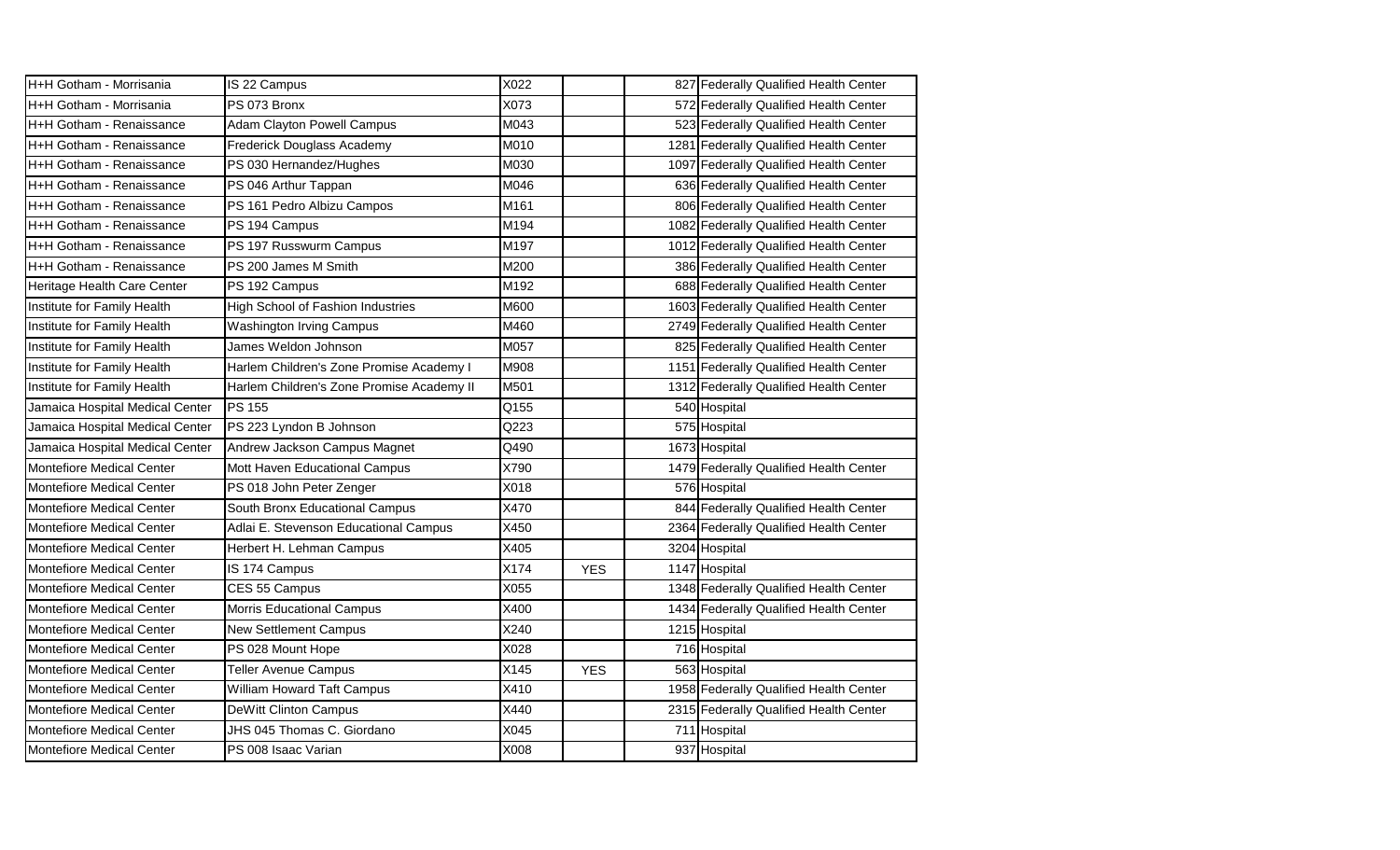| Montefiore Medical Center        | PS 085 Great Expectations                               | X085 |            | 922 Hospital                           |
|----------------------------------|---------------------------------------------------------|------|------------|----------------------------------------|
| <b>Montefiore Medical Center</b> | PS 95 Campus                                            | X095 |            | 1637 Hospital                          |
| <b>Montefiore Medical Center</b> | <b>Theodore Roosevelt Campus</b>                        | X435 |            | 2563 Hospital                          |
| <b>Montefiore Medical Center</b> | <b>Walton Campus</b>                                    | X430 |            | 2365 Federally Qualified Health Center |
| Montefiore Medical Center        | <b>Christopher Columbus Campus</b>                      | X415 |            | 2515 Hospital                          |
| <b>Montefiore Medical Center</b> | <b>Evander Childs Campus</b>                            | X425 |            | 2362 Hospital                          |
| <b>Montefiore Medical Center</b> | IS 113 Campus                                           | X113 | <b>YES</b> | 995 Hospital                           |
| <b>Montefiore Medical Center</b> | John Philip Sousa Campus                                | X142 |            | 930 Hospital                           |
| <b>Montefiore Medical Center</b> | PS 105 Sen Abraham Bernstein                            | X105 |            | 1026 Hospital                          |
| <b>Montefiore Medical Center</b> | 216/217 Campus                                          | X116 |            | 1248 Federally Qualified Health Center |
| <b>Montefiore Medical Center</b> | <b>Bronx Regional Campus</b>                            | X401 |            | 588 Hospital                           |
| <b>Montefiore Medical Center</b> | PS 198                                                  | X198 | <b>YES</b> | 506 Hospital                           |
| Morris Heights Health Center     | <b>Health Opportunities Campus</b>                      | X884 |            | 835 Federally Qualified Health Center  |
| Morris Heights Health Center     | International Community High School                     | X139 |            | 1060 Federally Qualified Health Center |
| Morris Heights Health Center     | IS 162 Campus                                           | X162 | <b>YES</b> | 1295 Federally Qualified Health Center |
| Morris Heights Health Center     | PS/MS 029 Melrose School                                | X029 |            | 793 Federally Qualified Health Center  |
| Morris Heights Health Center     | Longwood Campus                                         | X039 |            | 355 Federally Qualified Health Center  |
| Morris Heights Health Center     | CIS 365 Campus                                          | X082 |            | 1155 Federally Qualified Health Center |
| Morris Heights Health Center     | Mott Hall Campus                                        | X166 |            | 1432 Federally Qualified Health Center |
| Morris Heights Health Center     | PS 126 Dr Marjorie H Dunbar                             | X126 |            | 580 Federally Qualified Health Center  |
| Morris Heights Health Center     | PS 90 George Meany Campus                               | X090 |            | 1047 Federally Qualified Health Center |
| Morris Heights Health Center     | CES 306 Campus                                          | X306 |            | 1249 Federally Qualified Health Center |
| Morris Heights Health Center     | <b>Creston Campus</b>                                   | X079 |            | 1335 Federally Qualified Health Center |
| Morris Heights Health Center     | <b>Grace Dodge Campus</b>                               | X660 |            | 1178 Federally Qualified Health Center |
| Morris Heights Health Center     | In-Tech Academy                                         | X368 |            | 1075 Federally Qualified Health Center |
| Morris Heights Health Center     | Marie Curie High School                                 | X143 |            | 1184 Federally Qualified Health Center |
| Morris Heights Health Center     | MS 390 Campus                                           | X026 |            | 851 Federally Qualified Health Center  |
| Morris Heights Health Center     | MS 399 Campus                                           | X115 |            | 886 Federally Qualified Health Center  |
| Morris Heights Health Center     | PS 279 CAPTAIN MANUEL RIVERA, JR.                       | X279 |            | 1037 Federally Qualified Health Center |
| Morris Heights Health Center     | Theatre Arts Production Company School                  | X137 |            | 1024 Federally Qualified Health Center |
| Morris Heights Health Center     | Albert V. Tuitt Campus                                  | X362 |            | 1216 Federally Qualified Health Center |
| Morris Heights Health Center     | Harry S. Truman Campus                                  | X455 |            | 2780 Federally Qualified Health Center |
| Mount Sinai Adolescent           | <b>High School for Humanities Educational</b><br>Campus | M440 |            | 2295 Hospital                          |
| Mount Sinai Adolescent           | Julia Richman Campus                                    | M480 |            | 1786 Hospital                          |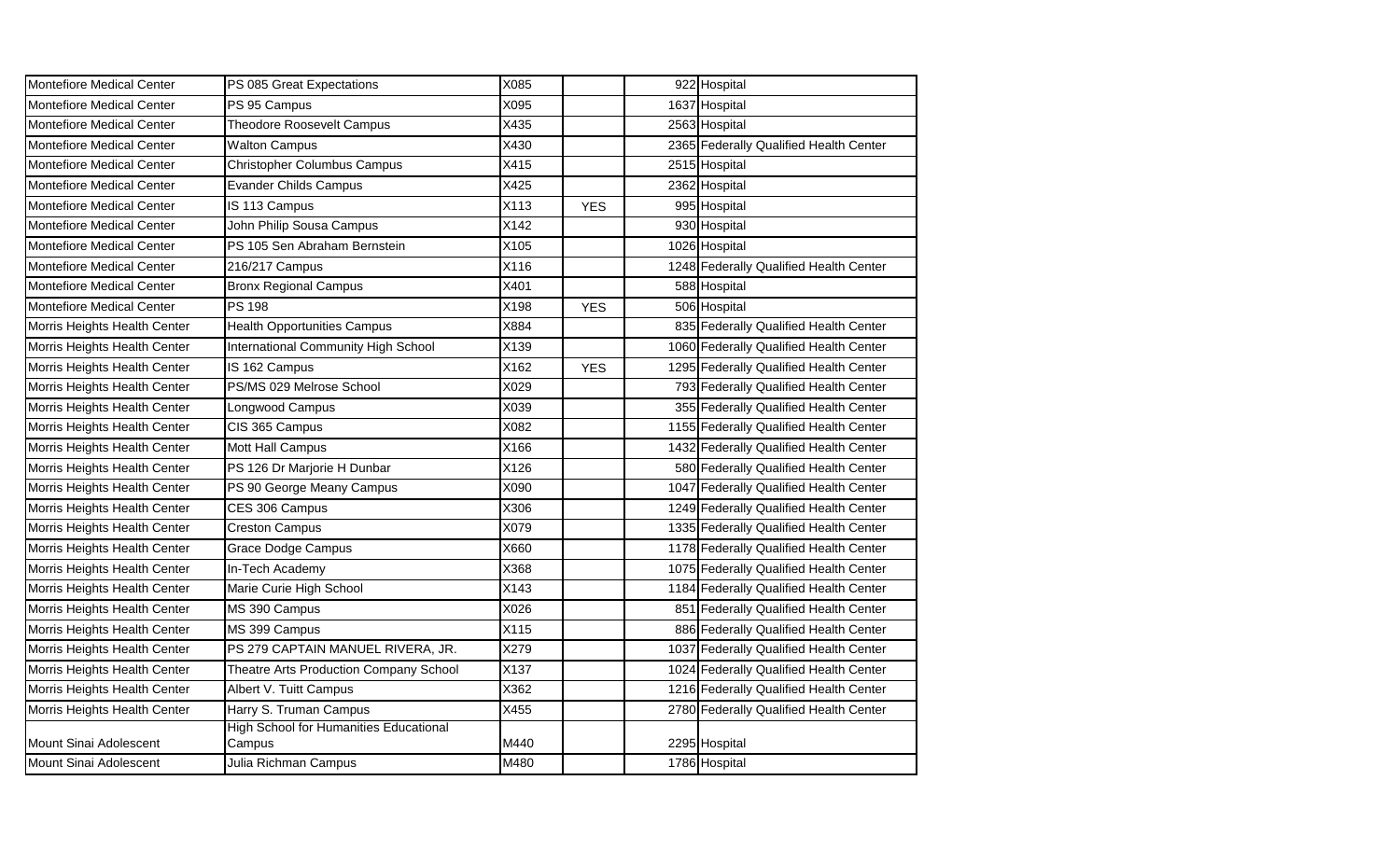| Mount Sinai Adolescent        | <b>Manhattan Center Campus</b>                                   | M435 |            | 1924 Hospital                          |
|-------------------------------|------------------------------------------------------------------|------|------------|----------------------------------------|
| Mount Sinai Adolescent        | Louis D. Brandeis Campus                                         | M470 |            | 2112 Hospital                          |
| Mount Sinai Adolescent        | Martin Luther King Jr. Educational Campus                        | M490 |            | 2173 Hospital                          |
| Mount Sinai Adolescent        | A. Philip Randolph Campus High School                            | M540 |            | 1542 Hospital                          |
| <b>Mount Sinai Pediatrics</b> | 117 Campus                                                       | M117 |            | 1258 Hospital                          |
| <b>Mount Sinai Pediatrics</b> | IS 45 Campus                                                     | M045 |            | 961 Hospital                           |
| <b>Mount Sinai Pediatrics</b> | PS 108 Assemblyman Angelo Del Toro<br><b>Educational Complex</b> | M108 |            | 470 Hospital                           |
| <b>Mount Sinai Pediatrics</b> | PS 38 Roberto Clemente Campus                                    | M121 |            | 245 Hospital                           |
| <b>Mount Sinai Pediatrics</b> | PS 83/BBMS Campus                                                | M083 |            | 745 Hospital                           |
| New York-Presbyterian         | Percy Ellis Sutton Campus                                        | M136 |            | 681 Hospital                           |
| New York-Presbyterian         | Thurgood Marshall Academy                                        | M970 |            | 564 Hospital                           |
| New York-Presbyterian         | <b>Edward W. Stitt Campus</b>                                    | M164 |            | 365 Hospital                           |
| New York-Presbyterian         | George Washington Campus                                         | M465 |            | 1755 Hospital                          |
| New York-Presbyterian         | IS 143 Campus                                                    | M143 |            | 1117 Hospital                          |
| New York-Presbyterian         | JHS 52 Inwood Campus                                             | M052 |            | 861 Hospital                           |
| New York-Presbyterian         | John F. Kennedy Campus                                           | X475 |            | 2914 Hospital                          |
| Northwell LIJ                 | Franklin K. Lane Campus                                          | K420 |            | 1785 Hospital                          |
| Northwell LIJ                 | Far Rockaway Campus                                              | Q465 |            | 1729 Hospital                          |
| Northwell LIJ                 | IS 53 Brian Piccolo Campus                                       | Q053 |            | 1012 Hospital                          |
| Northwell LIJ                 | John Adams High School                                           | Q480 |            | 2411 Hospital                          |
| Northwell SIUH                | New Dorp High School                                             | R435 |            | 3173 Hospital                          |
| Northwell SIUH                | Port Richmond High School                                        | R445 |            | 1605 Hospital                          |
| NYU/Lutheran Medical Center   | PS 282 Park Slope                                                | K282 |            | 653 Federally Qualified Health Center  |
| NYU/Lutheran Medical Center   | PS 307 Campus                                                    | K307 |            | 377 Federally Qualified Health Center  |
| NYU/Lutheran Medical Center   | Juan Morel Campos Secondary School                               | K071 | <b>YES</b> | 980 Federally Qualified Health Center  |
| NYU/Lutheran Medical Center   | IS 088 Peter Rouget                                              | K088 |            | 1555 Federally Qualified Health Center |
| NYU/Lutheran Medical Center   | JHS 136 Campus                                                   | K136 |            | 1040 Federally Qualified Health Center |
| NYU/Lutheran Medical Center   | Magnet School of Math, Science and Design<br>Technology          | K010 |            | 958 Federally Qualified Health Center  |
| NYU/Lutheran Medical Center   | PS 001 The Bergen                                                | K001 |            | 1202 Federally Qualified Health Center |
| NYU/Lutheran Medical Center   | PS 024                                                           | K024 |            | 618 Federally Qualified Health Center  |
| NYU/Lutheran Medical Center   | PS 094 The Henry Longfellow                                      | K094 |            | 1284 Federally Qualified Health Center |
| NYU/Lutheran Medical Center   | PS 15 Campus                                                     | K015 |            | 485 Federally Qualified Health Center  |
| NYU/Lutheran Medical Center   | PS 169 Sunset Park                                               | K169 |            | 1399 Federally Qualified Health Center |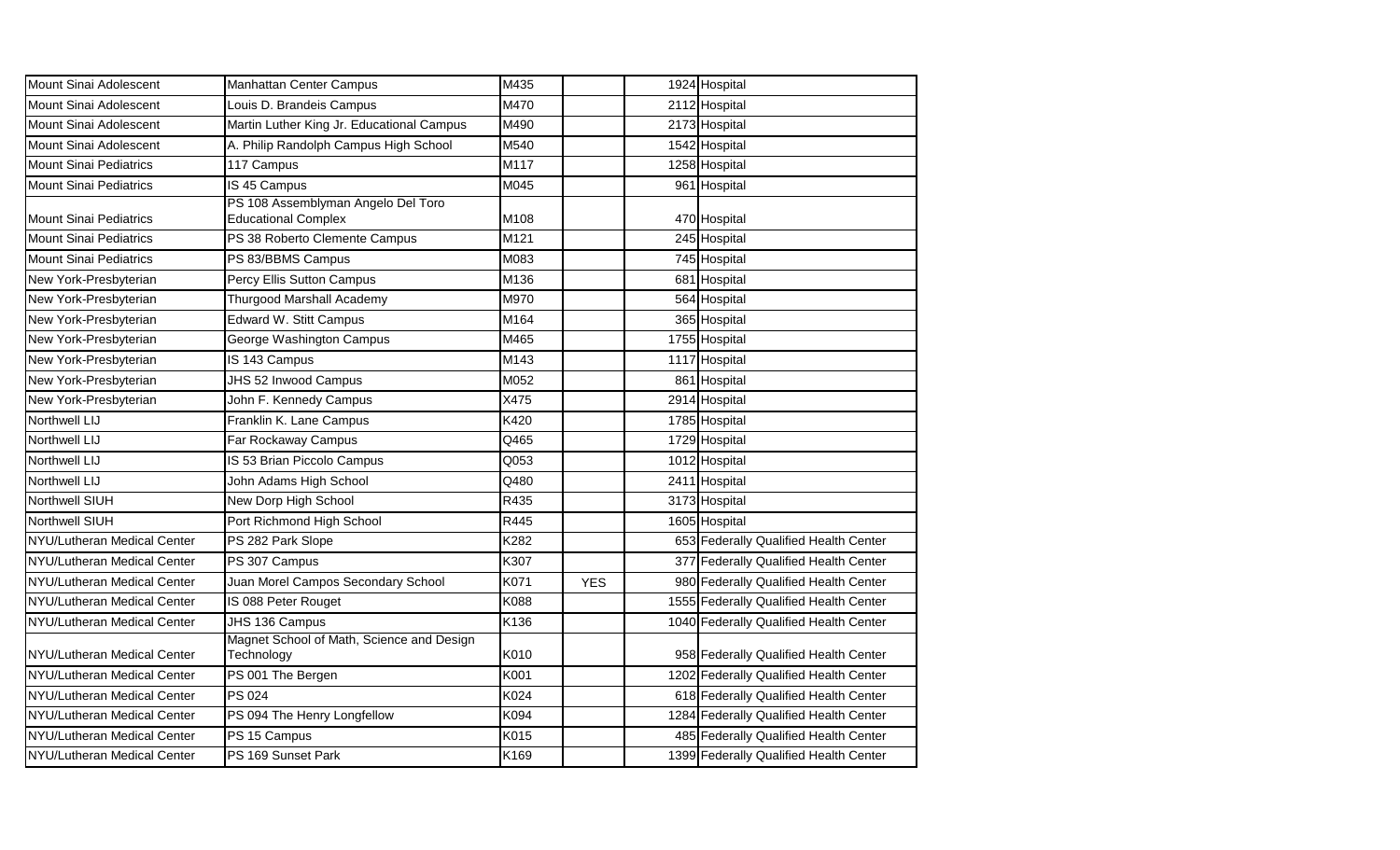| NYU/Lutheran Medical Center        | PS 172 Beacon School Of Excellence       | K172 |            |      | 578 Federally Qualified Health Center  |
|------------------------------------|------------------------------------------|------|------------|------|----------------------------------------|
| NYU/Lutheran Medical Center        | Sunset Park High School                  | K564 |            |      | 1311 Federally Qualified Health Center |
| NYU/Lutheran Medical Center        | Boys and Girls Campus                    | K455 |            |      | 969 Federally Qualified Health Center  |
| NYU/Lutheran Medical Center        | Erasmus Campus                           | K465 |            |      | 1907 Federally Qualified Health Center |
| NYU/Lutheran Medical Center        | George Wingate Campus                    | K470 |            |      | 1283 Federally Qualified Health Center |
| NYU/Lutheran Medical Center        | South Shore Campus                       | K515 | <b>YES</b> |      | 1411 Federally Qualified Health Center |
| NYU/Lutheran Medical Center        | 503/506 Campus                           | K314 |            |      | 1776 Federally Qualified Health Center |
| NYU/Lutheran Medical Center        | JHS 220 John J Pershing                  | K220 |            |      | 1527 Federally Qualified Health Center |
| NYU/Lutheran Medical Center        | Abraham Lincoln High School              | K410 |            | 1971 | Federally Qualified Health Center      |
| NYU/Lutheran Medical Center        | PS 188 Michael E. Berdy                  | K188 |            |      | 392 Federally Qualified Health Center  |
| NYU/Lutheran Medical Center        | Sheepshead Bay Campus                    | K495 | <b>YES</b> |      | 1258 Federally Qualified Health Center |
| <b>Research Foundation of SUNY</b> | <b>Global Studies Campus</b>             | K293 |            |      | 1343 Hospital                          |
| <b>Research Foundation of SUNY</b> | JHS 051 William Alexander                | K051 |            |      | 1136 Hospital                          |
| Research Foundation of SUNY        | PS 038 The Pacific                       | K038 |            |      | 628 Hospital                           |
| <b>Research Foundation of SUNY</b> | <b>Stranahan Campus</b>                  | K142 |            |      | 1385 Hospital                          |
| <b>Research Foundation of SUNY</b> | Roberto Clemente Campus                  | K013 |            |      | 1572 Hospital                          |
| Urban Health Plan                  | PS 161 Ponce De Leon                     | X161 |            |      | 608 Federally Qualified Health Center  |
| Urban Health Plan                  | 333/335 Campus                           | X060 |            |      | 683 Federally Qualified Health Center  |
| Urban Health Plan                  | <b>Hunts Point Campus</b>                | X074 |            |      | 1395 Federally Qualified Health Center |
| Urban Health Plan                  | Jane Addams Campus                       | X650 |            |      | 875 Federally Qualified Health Center  |
| Urban Health Plan                  | PS 048 Joseph R Drake                    | X048 |            |      | 666 Federally Qualified Health Center  |
| Urban Health Plan                  | PS 075                                   | X075 |            |      | 763 Federally Qualified Health Center  |
| Urban Health Plan                  | Fannie Lou Hamer                         | X066 | <b>YES</b> |      | 873 Federally Qualified Health Center  |
| Urban Health Plan                  | James Monroe Educational Campus          | X420 |            |      | 1464 Federally Qualified Health Center |
| Urban Health Plan                  | James Monroe Educational Campus Annex    | X423 |            |      | 1051 Federally Qualified Health Center |
| Urban Health Plan                  | X158 Campus                              | X158 |            |      | 1655 Federally Qualified Health Center |
| Urban Health Plan                  | Elmhurst Campus                          | Q744 | <b>YES</b> |      | 1345 Federally Qualified Health Center |
| Urban Health Plan                  | Newtown Campus                           | Q455 |            |      | 2112 Federally Qualified Health Center |
| William F Ryan                     | PS 64 Campus                             | M064 |            |      | 936 Federally Qualified Health Center  |
| William F Ryan                     | The Island School Campus                 | M188 |            |      | 1154 Federally Qualified Health Center |
| William F Ryan                     | Park West Campus                         | M535 | <b>YES</b> |      | 2085 Federally Qualified Health Center |
| William F Ryan                     | PS 011 William T. Harris                 | M011 |            |      | 888 Federally Qualified Health Center  |
| William F Ryan                     | Edward A. Reynolds West Side High School | M506 |            |      | 419 Federally Qualified Health Center  |
| William F Ryan                     | JHS 054 Booker T. Washington             | M054 |            |      | 871 Federally Qualified Health Center  |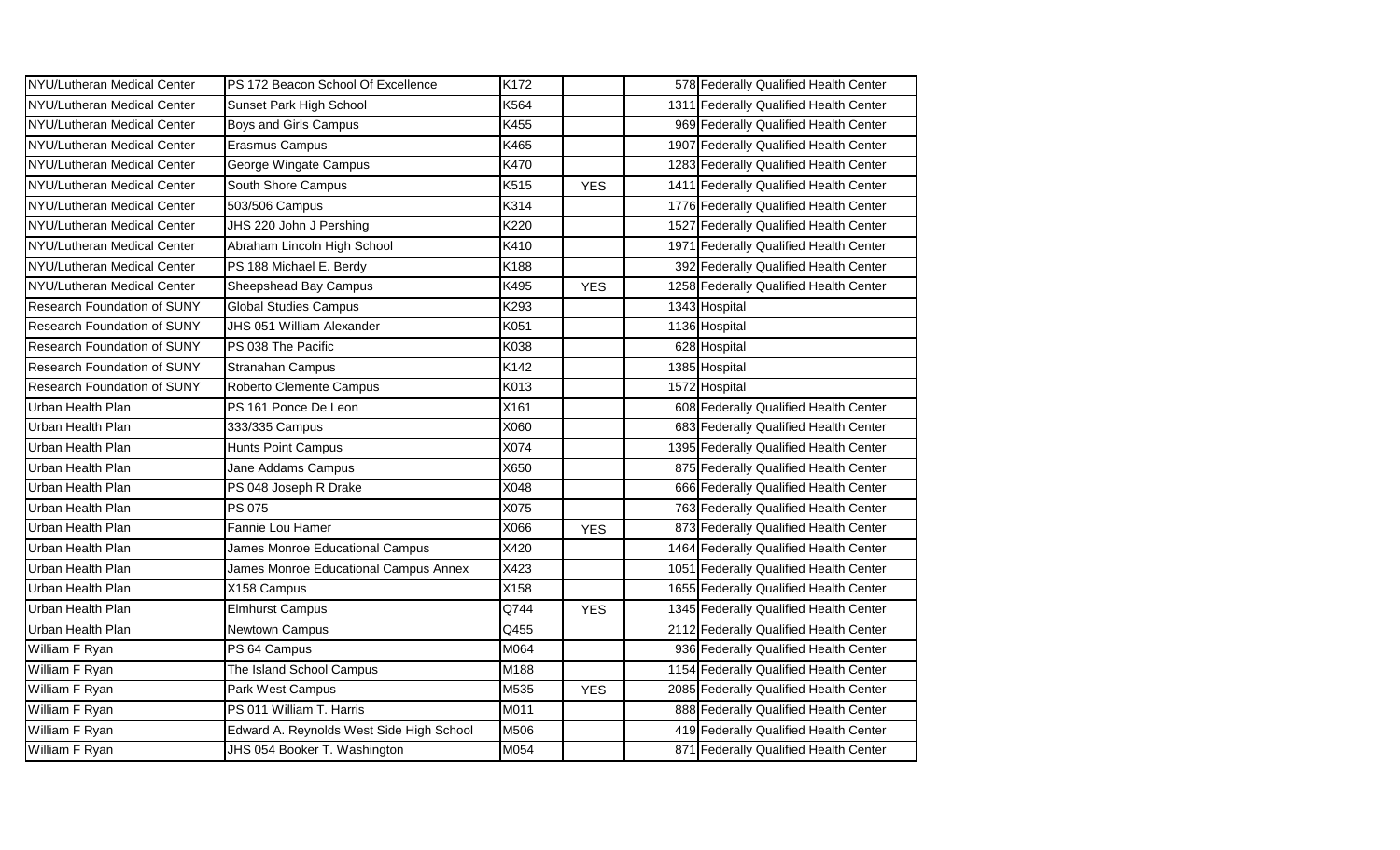| <b>IWilli</b><br>∢var<br>liam | 10C<br>ס כדו<br>ewmar<br>$\sim$<br>. . <i>.</i><br>nц. | ıм<br>. OU | .<br>. | .<br>Center<br>lealth<br>Qualifie<br>am |
|-------------------------------|--------------------------------------------------------|------------|--------|-----------------------------------------|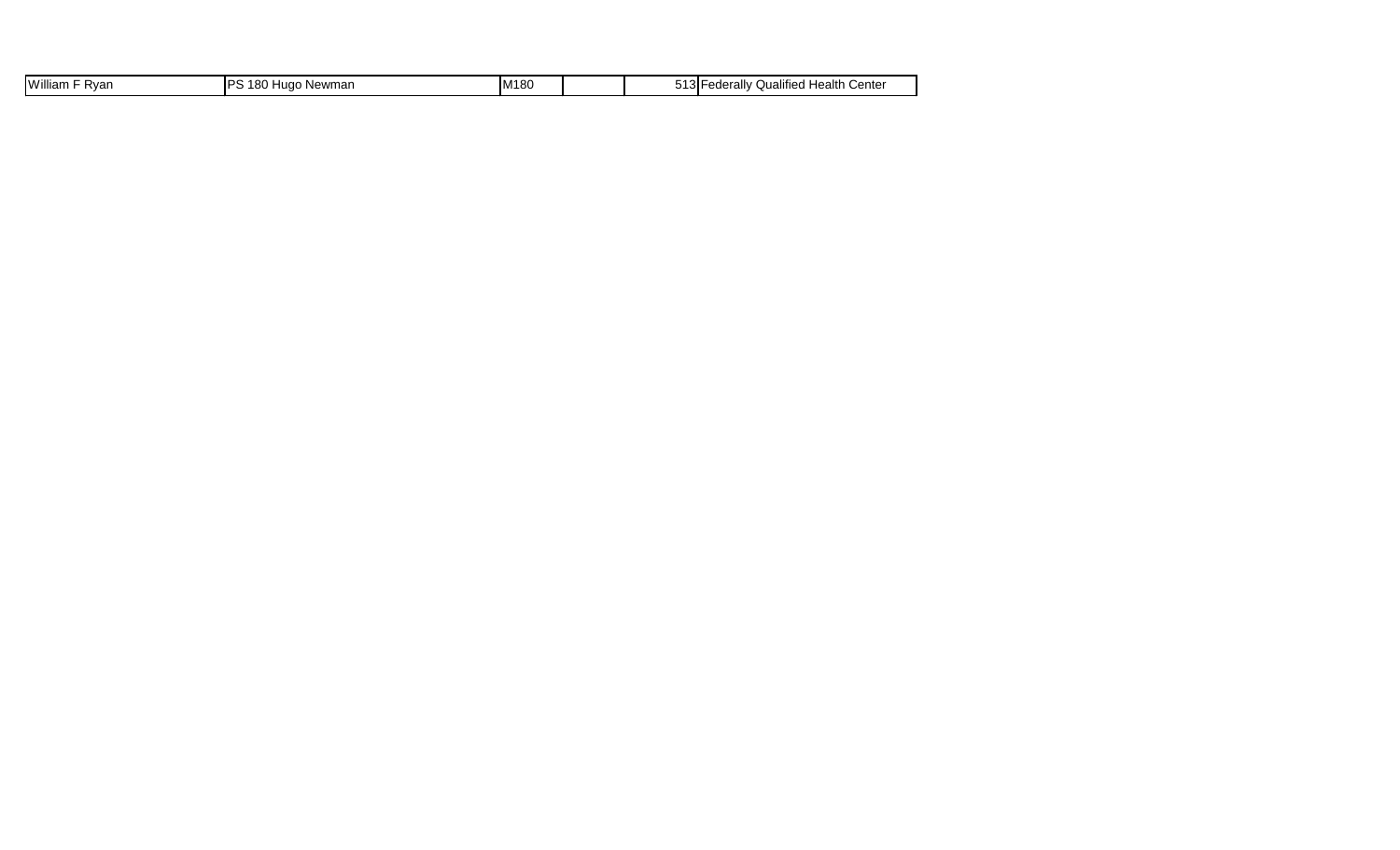| SY 2017-18                                               | <b>Number of school buldings</b><br>(public, charter, UPK) with a full<br>time OSH school nurse (public<br>schools only where a nurse is | enrollment /    | to nurse (total<br>of nurses) | Ratio of students   Average number of   Total number of<br>student encounters<br>per nurse (# of med<br>room vists $/$ # of | student<br>encounters (# of<br>all med room |                      | <b>NYC Fitnessgram</b>                         | <b>Total number of</b><br>medication<br>orders reviewed<br>by OSH | Total number of students reported to OSH with<br>anaphylaxis (allergies), asthma, diabetes type 1 or<br>diabetes type 2 |                           |       |                            |        |                           |                           |
|----------------------------------------------------------|------------------------------------------------------------------------------------------------------------------------------------------|-----------------|-------------------------------|-----------------------------------------------------------------------------------------------------------------------------|---------------------------------------------|----------------------|------------------------------------------------|-------------------------------------------------------------------|-------------------------------------------------------------------------------------------------------------------------|---------------------------|-------|----------------------------|--------|---------------------------|---------------------------|
| Geographic<br><b>Community School</b><br><b>District</b> | assigned)                                                                                                                                | D75             | General<br>Ed                 | nurses)                                                                                                                     | visits in ASHR)                             | Total #<br>performed | % of students<br><5th percentile<br><b>BMI</b> | % of students<br>5th-84th<br>percentile BMI                       | % of students<br>85th-94th<br>percentile BMI   percentile BMI                                                           | % of students<br>$>=95th$ |       | Anaphylaxis<br>(allergies) | Asthma | <b>Diabetes</b><br>Type 1 | <b>Diabetes</b><br>Type 2 |
|                                                          | 17                                                                                                                                       | 120             | 503                           | 1,332                                                                                                                       | 29,308                                      | 8,825                | 5%                                             | 63%                                                               | 15%                                                                                                                     | 16%                       | 1,458 | 542                        | 1,957  | 22                        |                           |
|                                                          | 67                                                                                                                                       | 67              | 685                           | 1,169                                                                                                                       | 112,265                                     | 52,271               | 6%                                             | 67%                                                               | 15%                                                                                                                     | 12%                       | 5,578 | 2,506                      | 7,845  | 132                       | 24                        |
|                                                          | 26                                                                                                                                       | 138             | 596                           | 1,168                                                                                                                       | 40,886                                      | 19,837               | 5%                                             | 68%                                                               | 14%                                                                                                                     | 12%                       | 2,813 | 1,336                      | 3,866  | 33                        |                           |
|                                                          | 23                                                                                                                                       | 67              | 571                           | 1,108                                                                                                                       | 29,909                                      | 11,140               | 4%                                             | 56%                                                               | 18%                                                                                                                     | 21%                       | 1,860 | 616                        | 3,485  | 26                        |                           |
|                                                          | 21                                                                                                                                       | 84              | 578                           | 1,246                                                                                                                       | 36,135                                      | 9,567                | 3%                                             | 58%                                                               | 18%                                                                                                                     | 21%                       | 1,725 | 666                        | 3,725  | 41                        | 11                        |
|                                                          | $\overline{28}$                                                                                                                          | $\overline{26}$ | 451                           | 1,082                                                                                                                       | 41,101                                      | 19,392               | 4%                                             | 54%                                                               | 18%                                                                                                                     | 24%                       | 2,572 | 733                        | 3,972  | 28                        | 11                        |
|                                                          | 38                                                                                                                                       | 103             | 543                           | 1,143                                                                                                                       | 65,128                                      | 15,905               | 3%                                             | 56%                                                               | 18%                                                                                                                     | 23%                       | 3,299 | 709                        | 5,691  | 59                        | 19                        |
| 8                                                        | 34                                                                                                                                       | 62              | 574                           | 1,482                                                                                                                       | 77,049                                      | 24,711               | 4%                                             | 54%                                                               | 18%                                                                                                                     | 24%                       | 3,652 | 984                        | 6,143  | 64                        | 18                        |
| 9                                                        | 45                                                                                                                                       | 36              | 512                           | 1,194                                                                                                                       | 72,806                                      | 29,945               | 4%                                             | 54%                                                               | 18%                                                                                                                     | 23%                       | 3,178 | 774                        | 6,172  | 70                        | 12                        |
| 10                                                       | 57                                                                                                                                       | 124             | 525                           | 1,384                                                                                                                       | 101,044                                     | 48,734               | 4%                                             | 56%                                                               | 19%                                                                                                                     | 22%                       | 4,249 | 1,343                      | 8,606  | 79                        | 14                        |
| 11                                                       | 41                                                                                                                                       | 134             | 648                           | 1,907                                                                                                                       | 120,148                                     | 34,699               | 4%                                             | 56%                                                               | 18%                                                                                                                     | 23%                       | 4,945 | 1,477                      | 7,377  | 71                        | 10                        |
| 12                                                       | 26                                                                                                                                       | 68              | 551                           | 1,561                                                                                                                       | 81,178                                      | 19,428               | 3%                                             | 53%                                                               | 19%                                                                                                                     | 25%                       | 3,174 | 652                        | 5,098  | 48                        | 13                        |
| 13                                                       | $\overline{37}$                                                                                                                          | 92              | 637                           | 990                                                                                                                         | 49,487                                      | 18,652               | 5%                                             | 67%                                                               | 14%                                                                                                                     | 14%                       | 2,193 | 954                        | 3,785  | 45                        | -91                       |
| 14                                                       | 27                                                                                                                                       | 125             | 594                           | 1,492                                                                                                                       | 52,233                                      | 16,059               | 4%                                             | 56%                                                               | 18%                                                                                                                     | 22%                       | 2,032 | 712                        | 3,660  | 42                        | 12                        |
| 15                                                       | 35                                                                                                                                       | 58              | 607                           | 1,026                                                                                                                       | 52,317                                      | 26,866               | 5%                                             | 63%                                                               | 16%                                                                                                                     | 16%                       | 2,857 | 1,235                      | 3,539  | 46                        |                           |
| 16                                                       | 19                                                                                                                                       | 103             | 479                           | 1,193                                                                                                                       | 28,620                                      | 5,591                | 4%                                             | 57%                                                               | 17%                                                                                                                     | 22%                       | 1,153 | 363                        | 2,243  | 29                        | 12                        |
| 17                                                       | 32                                                                                                                                       | 64              | 638                           | 1,289                                                                                                                       | 50,284                                      | 18,610               | 4%                                             | 58%                                                               | 17%                                                                                                                     | 21%                       | 2,692 | 872                        | 3,763  | 37                        | 11                        |
| 18                                                       | 31                                                                                                                                       | 52              | 583                           | 1,260                                                                                                                       | 45,367                                      | 12,368               | 5%                                             | 57%                                                               | 16%                                                                                                                     | 22%                       | 2,249 | 881                        | 3,039  | 29                        | 13                        |
| 19                                                       | 38                                                                                                                                       | 72              | 566                           | 1,229                                                                                                                       | 55,295                                      | 19,423               | 4%                                             | 54%                                                               | 18%                                                                                                                     | 24%                       | 2,140 | 690                        | 4,091  | 36                        | -91                       |
| 20                                                       | 54                                                                                                                                       | 77              | 872                           | 1,424                                                                                                                       | 92,538                                      | 48,034               | 6%                                             | 62%                                                               | 17%                                                                                                                     | 15%                       | 3,208 | 1,057                      | 3,004  | 82                        | 15                        |
| 21<br>스                                                  | 38                                                                                                                                       | 112<br>.        | 870                           | 1,525                                                                                                                       | 76,256                                      | 32,384               | 5%<br>$\mathsf{v}$                             | 62%                                                               | 17%<br><u>.</u>                                                                                                         | 16%                       | 2,367 | 762                        | 2,876  | 57                        |                           |
| 22                                                       | 43                                                                                                                                       | 72              | 698                           | 1,663                                                                                                                       | 96,443                                      | 31,968               | 5%                                             | 61%                                                               | 17%                                                                                                                     | 17%                       | 2,984 | 1,002                      | 3,157  | 64                        |                           |
| 23                                                       | 22                                                                                                                                       | 51              | 646                           | 1,351                                                                                                                       | 37,816                                      | 7,581                | 3%                                             | 57%                                                               | 17%                                                                                                                     | 23%                       | 1,740 | 488                        | 2,844  | 26                        | 22                        |
| 24                                                       | 72                                                                                                                                       | 84              | 636                           | 1,350                                                                                                                       | 143,071                                     | 54,464               | 4%                                             | 55%                                                               | 20%                                                                                                                     | 21%                       | 6,831 | 1,723                      | 6,447  | 72                        | 12                        |
| 25                                                       | 38                                                                                                                                       | 45              | 827                           | 1,923                                                                                                                       | 99,988                                      | 34,323               | 5%                                             | 62%                                                               | 17%                                                                                                                     | 15%                       | 3,780 | 1,156                      | 3,335  | 32                        | 16                        |
| 26                                                       | 35                                                                                                                                       | 96              | 899                           | 2,196                                                                                                                       | 125,146                                     | 29,303               | 6%                                             | 67%                                                               | 16%                                                                                                                     | 12%                       | 3,423 | 1,299                      | 3,423  | 48                        | 17                        |
| 27                                                       | 54                                                                                                                                       | 35              | 605                           | 1,406                                                                                                                       | 120,891                                     | 40,711               | 6%                                             | 55%                                                               | 18%                                                                                                                     | 21%                       | 4,762 | 1,317                      | 6,130  | 81                        | 14                        |
| 28                                                       | 49                                                                                                                                       | 81              | 745                           | 1,568                                                                                                                       | 103,495                                     | 37,786               | 6%                                             | 59%                                                               | 17%                                                                                                                     | 17%                       | 4,009 | 1,312                      | 4,850  | 58                        |                           |
| 29                                                       | 39                                                                                                                                       | 49              | 594                           | 1,565                                                                                                                       | 75,132                                      | 24,469               | 5%                                             | 55%                                                               | 17%                                                                                                                     | 22%                       | 3,267 | 949                        | 3,432  | 35                        | 17                        |
| 30                                                       | 55                                                                                                                                       | 75              | 646                           | 1,181                                                                                                                       | 85,062                                      | 36,887               | 4%                                             | 55%                                                               | 20%                                                                                                                     | 21%                       | 5,092 | 1,431                      | 4,740  | 54                        | 23                        |
| 31                                                       | 70                                                                                                                                       | 57              | 674                           | 2,142                                                                                                                       | 248,435                                     | 56,610               | 4%                                             | 60%                                                               | 17%                                                                                                                     | 19%                       | 7,805 | 2,582                      | 6,489  | 138                       |                           |
| 32                                                       | 26                                                                                                                                       | 76              | 501                           | 1,207                                                                                                                       | 35,002                                      | 9,843                | 3%                                             | 50%                                                               | 20%                                                                                                                     | 27%                       | 1,599 | 368                        | 2,098  | 25                        |                           |